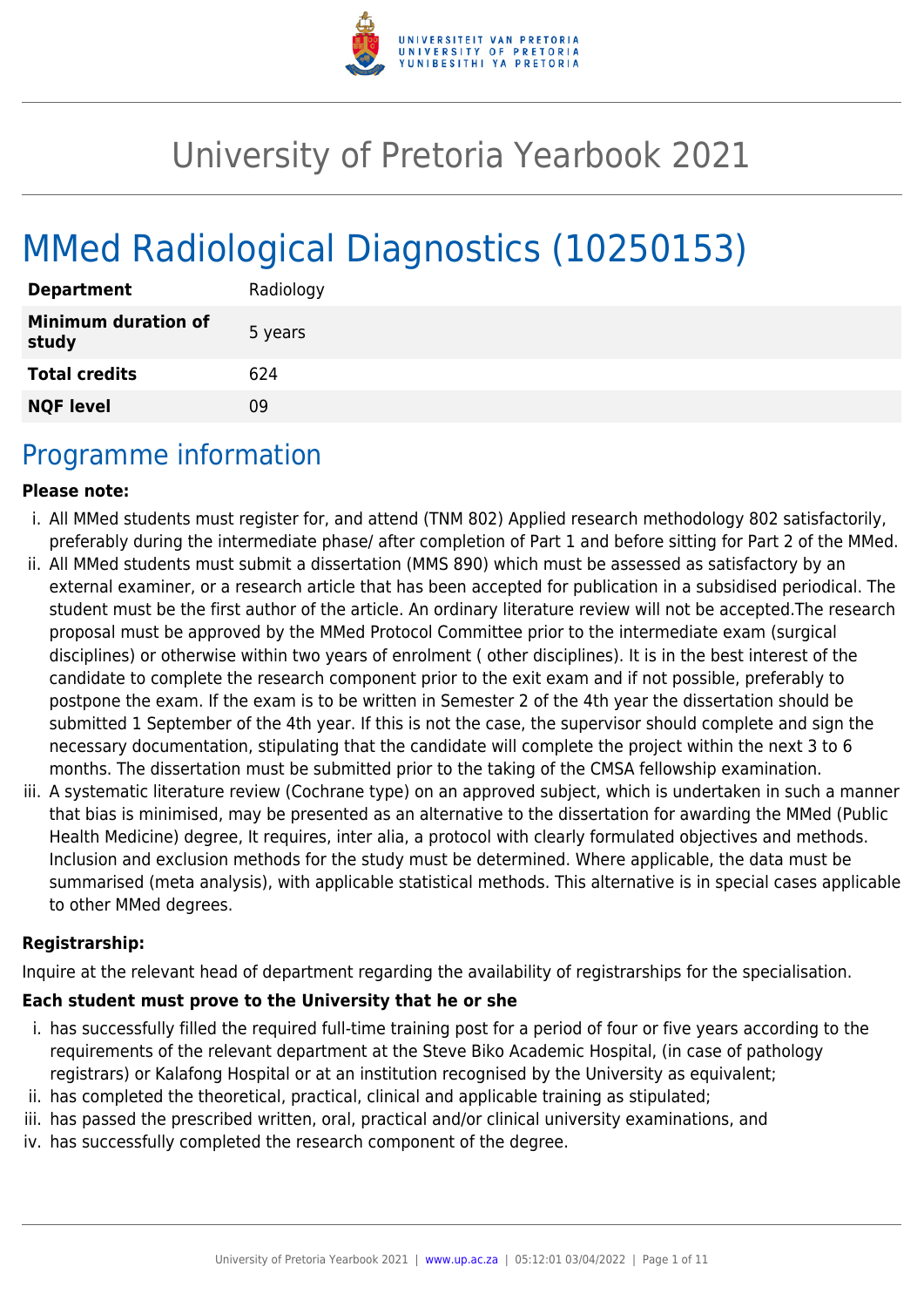

# Admission requirements

- 1. MBChB (or equivalent) degree **or** relevant medical degree with modules equivalent to at least the first two years of the MBChB degree
- 2. Currently registered as a physician with the Health Professions Council of South Africa (HPCSA) and must have been registered for at least one year

# Other programme-specific information

If this specialisation is followed after having obtained the MMed (Radiation Oncology), the duration of the programme will be three years.

**"Major subject"** refers to the recognised field of study in Medicine in which the student specialises. The study of the major subject extends over four or five years, as prescribed by the relevant department.

# Examinations and pass requirements

- i. The sequence of the examinations in the prerequisite subjects will be determined by the head of the department under which the major subject falls.
- ii. The nature, duration and time of the examinations in the prerequisite subjects are determined in cooperation with the heads of the departments under which the prerequisite subjects fall – with the proviso that, except in cases where stipulated otherwise, the examinations in the prerequisite subjects may be held at any time prior to or concurrently with the major subject. The examinations in the major subjects are held as follows:
- iii. In the case of four-year programmes: not before the end of the third year.
- iv. In the case of five-year programmes: not before the end of the fourth year.
- v. A minimum final mark of 50% is required by all departments to pass in a subject and in the clinical section of the examination, a subminimum of 50%. General Regulations apply.
- vi. A student is not admitted to the examination in a prerequisite subject (second examinations excluded) more than twice, nor is he or she admitted to the examination in the major subject more than twice.

**Note:** Certificates of satisfactory preparation and progress are required in respect of the fourth year of four-year programmes in which an examination is held at the end of the third year.

#### **Second examinations**

Second examinations for MMed students will only be held after at least six months have elapsed since the conclusion of the examination in which the student had failed.

#### **Rules governing the writing of the examinations of the College of Medicine of South Africa [CMSA]**

i. Only candidates who have met all requirements for the MMed degree except for the major subject (final examination), i.e. passed all prerequisite subjects (the latter to be interchangeable; can be passed either at the University or as primary and intermediary examinations at the College of Medicine of South Africa [CMSA], completed all practical, clinical and applicable training of four or five years as prescribed by the relevant academic department (continuous evaluation of the candidate, in an approved registrar post, by the head of department of the candidate); and completed the required research component for the degree in accordance with the Faculty Yearbook regulations, i.e. Applied research methodology 800 (TNM 800) and the dissertation (MMS 800) or an article (not an ordinary literature review) that has been accepted for publication in a subsidised periodical, will be allowed to write the college examination (exit examination), after which they will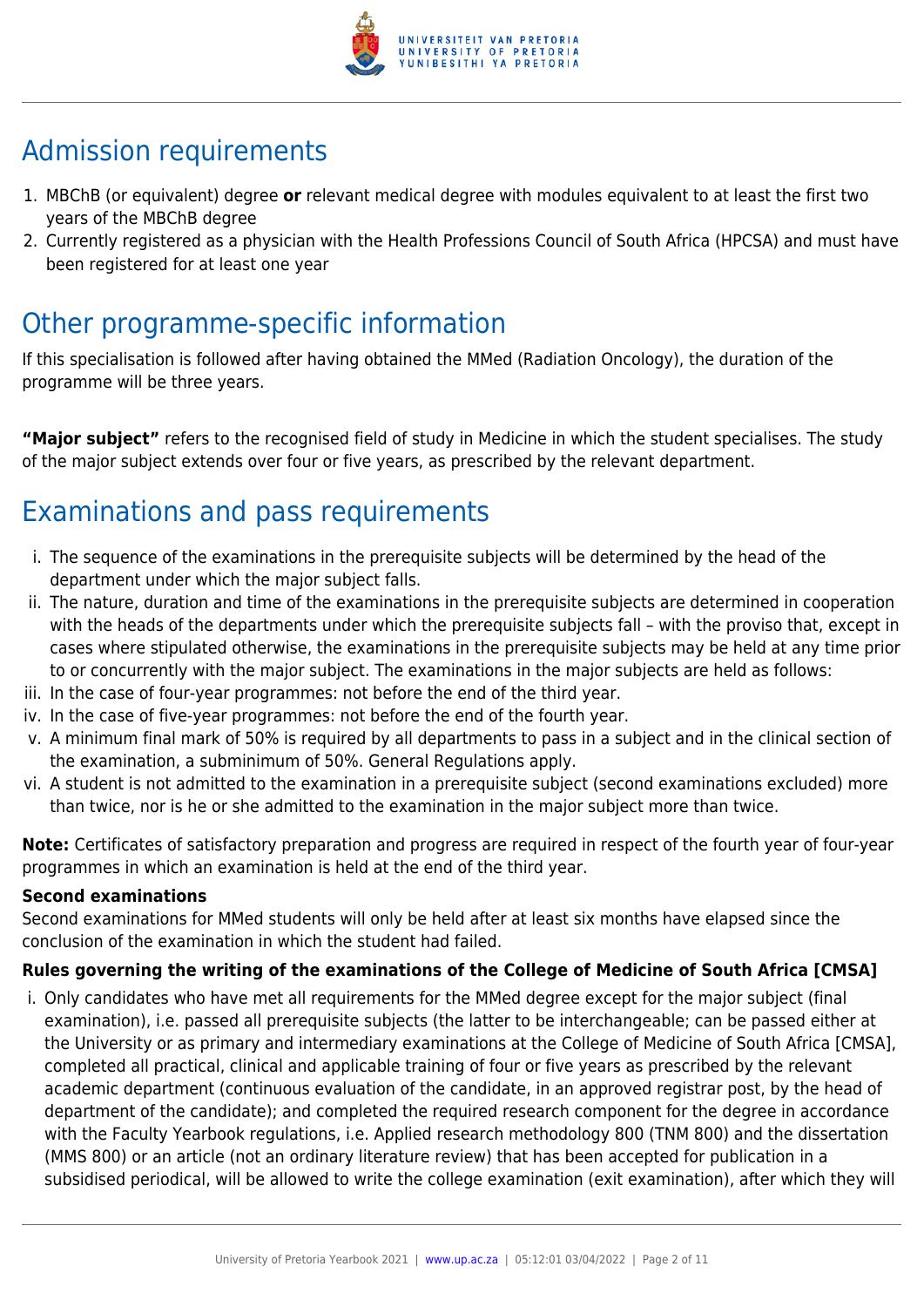

obtain both the CMSA fellowship and the MMed as specialist qualifications.

ii. The rules have been effective as from 1 January 2011. As a transitional measure, cases will be considered on an individual basis where necessary.

# Exemption

#### **Exemption**

- i. The Faculty Board may grant partial exemption from the training and work mentioned under par. (b) and (c)(i) and (ii) above on the grounds of comparable training and experience completed in another post or at another recognised institution – with the proviso that exemption from a maximum period of 18 months may be granted with regard to four-year and five-year programmes.
- ii. Exemption from a maximum of three years may be granted by the Department of Medical Oncology for the MMed in Medical Oncology [MMed(MedOnc)] on the grounds of the MMed(Int) or MMed(Paed) degree of this University, or experience recognised by the University as equivalent.
- iii. Specific prerequisite subjects must be passed within 24 months after commencement of the programme.

# Pass with distinction

The degree is conferred at the end of the prescribed training period (i.e. three, four or five years, respectively). The degree is conferred with distinction on a student who has obtained a final mark of at least 75% in his or her major subject.

# General information

#### **Registrars**

Departments expect registrars to participate increasingly in the examining and treatment of patients in the hospital, both in-patients and out-patients, as well as performing and interpreting tests in the laboratory (where applicable); initially under supervision and later increasingly at their own responsibility. Lectures/symposia with closely related departments are organised, as well as discussions of literature, etc.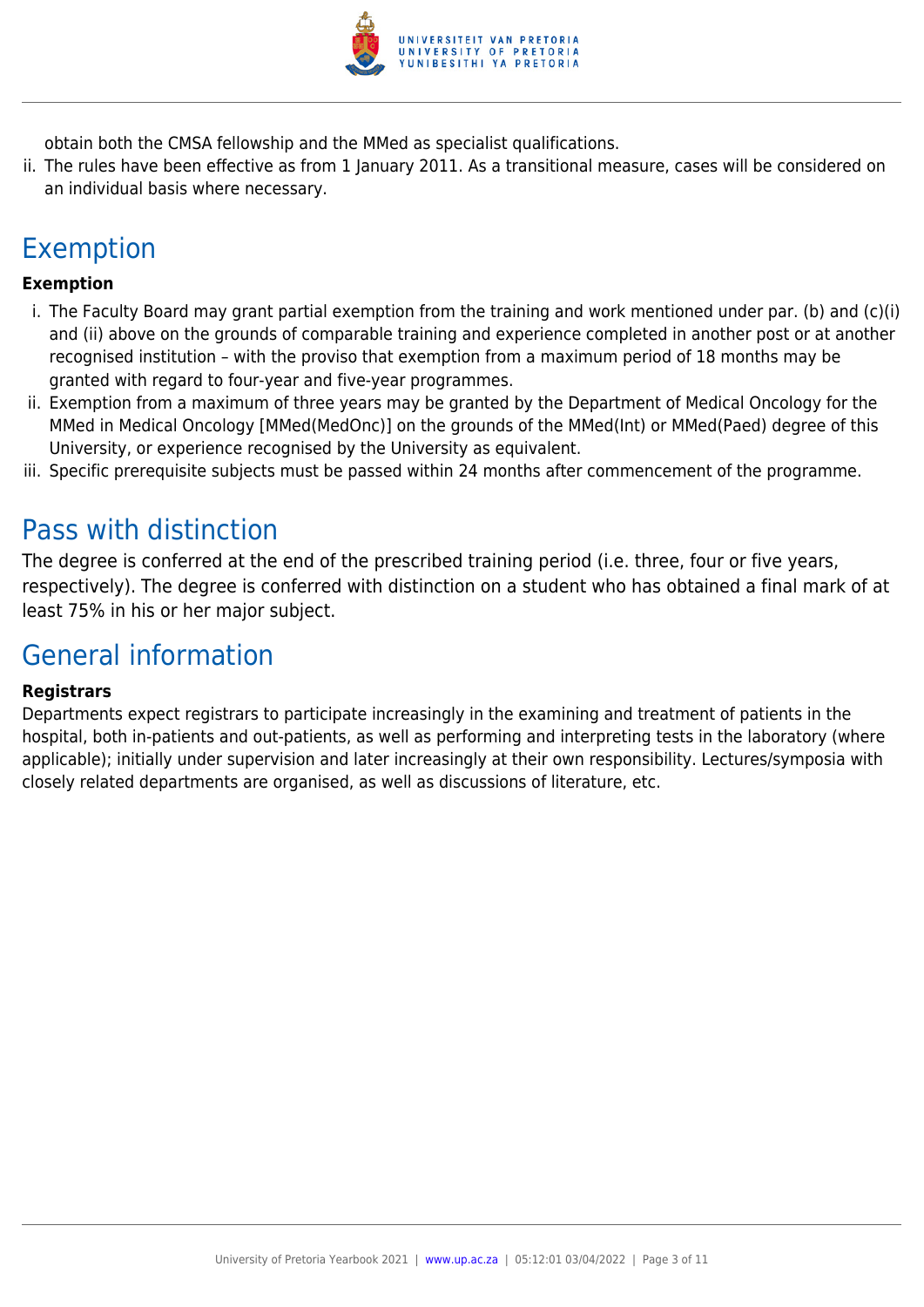

**Minimum credits: 624**

# **Core modules**

#### **Anatomy 808 (ANA 808)**

| <b>Module credits</b>         | 36.00                                           |
|-------------------------------|-------------------------------------------------|
| <b>NQF Level</b>              | 09                                              |
| <b>Prerequisites</b>          | No prerequisites.                               |
| <b>Contact time</b>           | 1 discussion class per week, 1 lecture per week |
| <b>Language of tuition</b>    | Module is presented in English                  |
| <b>Department</b>             | Anatomy                                         |
| <b>Period of presentation</b> | Year                                            |

### **Anatomical pathology 807 (ANP 807)**

| <b>Module credits</b>         | 36.00                                                         |
|-------------------------------|---------------------------------------------------------------|
| <b>NQF Level</b>              | 09                                                            |
| <b>Prerequisites</b>          | No prerequisites.                                             |
| <b>Contact time</b>           | 1 discussion class per week, 1 other contact session per week |
| <b>Language of tuition</b>    | Module is presented in English                                |
| <b>Department</b>             | Anatomical Pathology                                          |
| <b>Period of presentation</b> | Year                                                          |

#### **Physiology 801 (FSG 801)**

| <b>Module credits</b>         | 36.00                          |
|-------------------------------|--------------------------------|
| <b>NQF Level</b>              | 09                             |
| <b>Prerequisites</b>          | No prerequisites.              |
| <b>Language of tuition</b>    | Module is presented in English |
| <b>Department</b>             | Physiology                     |
| <b>Period of presentation</b> | Year                           |

#### **Medical physics 800 (MFK 800)**

| <b>Module credits</b> | 36.00               |
|-----------------------|---------------------|
| <b>NQF Level</b>      | 09                  |
| <b>Prerequisites</b>  | No prerequisites.   |
| <b>Contact time</b>   | 2 lectures per week |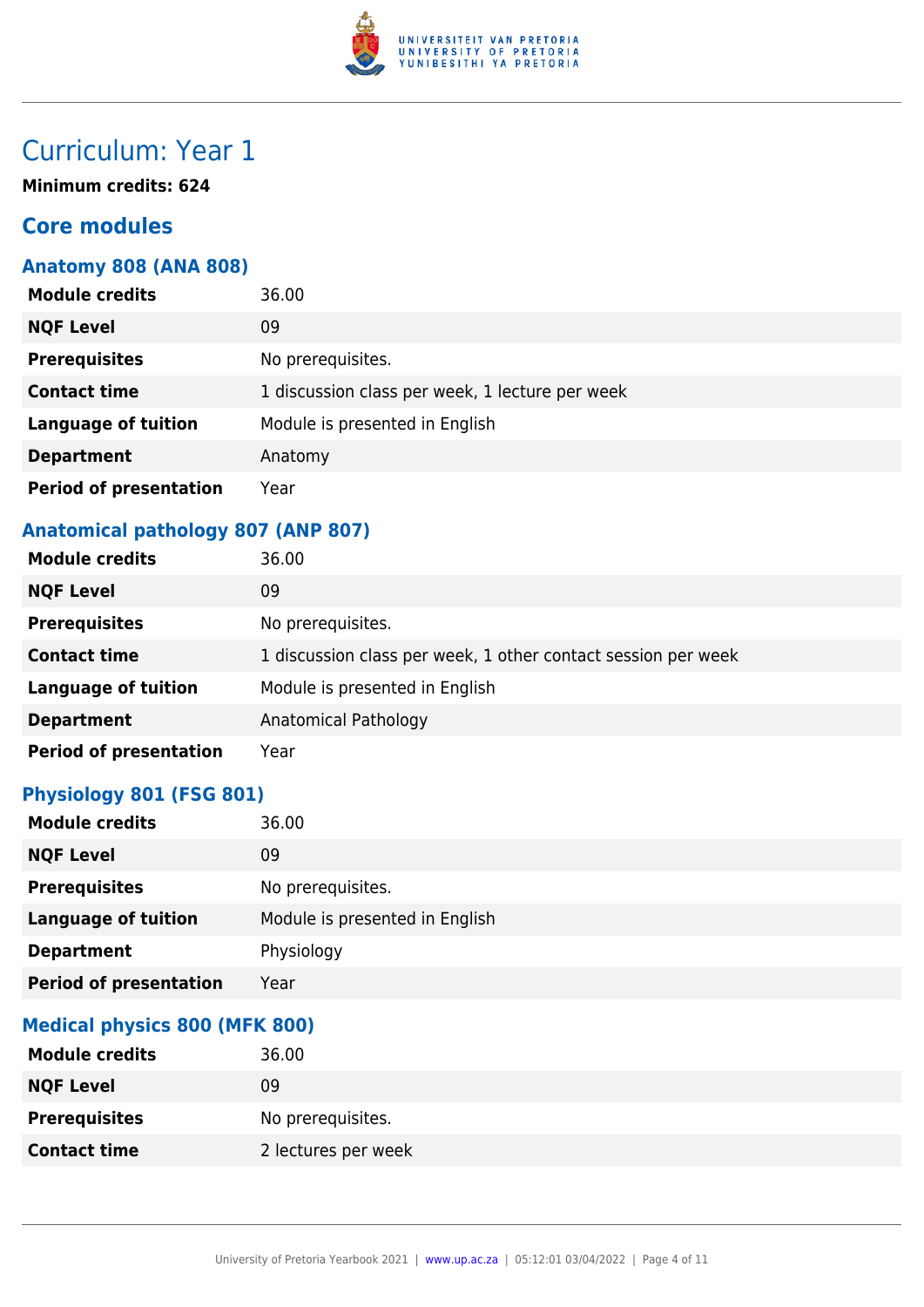

| Language of tuition           | Module is presented in English |
|-------------------------------|--------------------------------|
| <b>Department</b>             | <b>Physics</b>                 |
| <b>Period of presentation</b> | Year                           |

#### **Dissertation 890 (MMS 890)**

| <b>Module credits</b>         | 180.00                         |
|-------------------------------|--------------------------------|
| <b>NQF Level</b>              | 09                             |
| <b>Language of tuition</b>    | Module is presented in English |
| <b>Department</b>             | <b>School of Medicine</b>      |
| <b>Period of presentation</b> | Year                           |

#### **Radiological diagnostics 800 (RDD 800)**

| <b>Module credits</b>         | 300.00                                             |
|-------------------------------|----------------------------------------------------|
| <b>NQF Level</b>              | 09                                                 |
| <b>Prerequisites</b>          | ANP 807, ANA 808, FSG 801, MFK 800                 |
| <b>Contact time</b>           | 5 discussion classes per week, 5 lectures per week |
| <b>Language of tuition</b>    | Module is presented in English                     |
| <b>Department</b>             | Radiology                                          |
| <b>Period of presentation</b> | Year                                               |

### **Applied research methodology 802 (TNM 802)**

| <b>Module credits</b>         | 0.00                                |
|-------------------------------|-------------------------------------|
| <b>NQF Level</b>              | 09                                  |
| <b>Language of tuition</b>    | Module is presented in English      |
| <b>Department</b>             | <b>Health Sciences Deans Office</b> |
| <b>Period of presentation</b> | Year                                |
| <b>Module content</b>         |                                     |
|                               |                                     |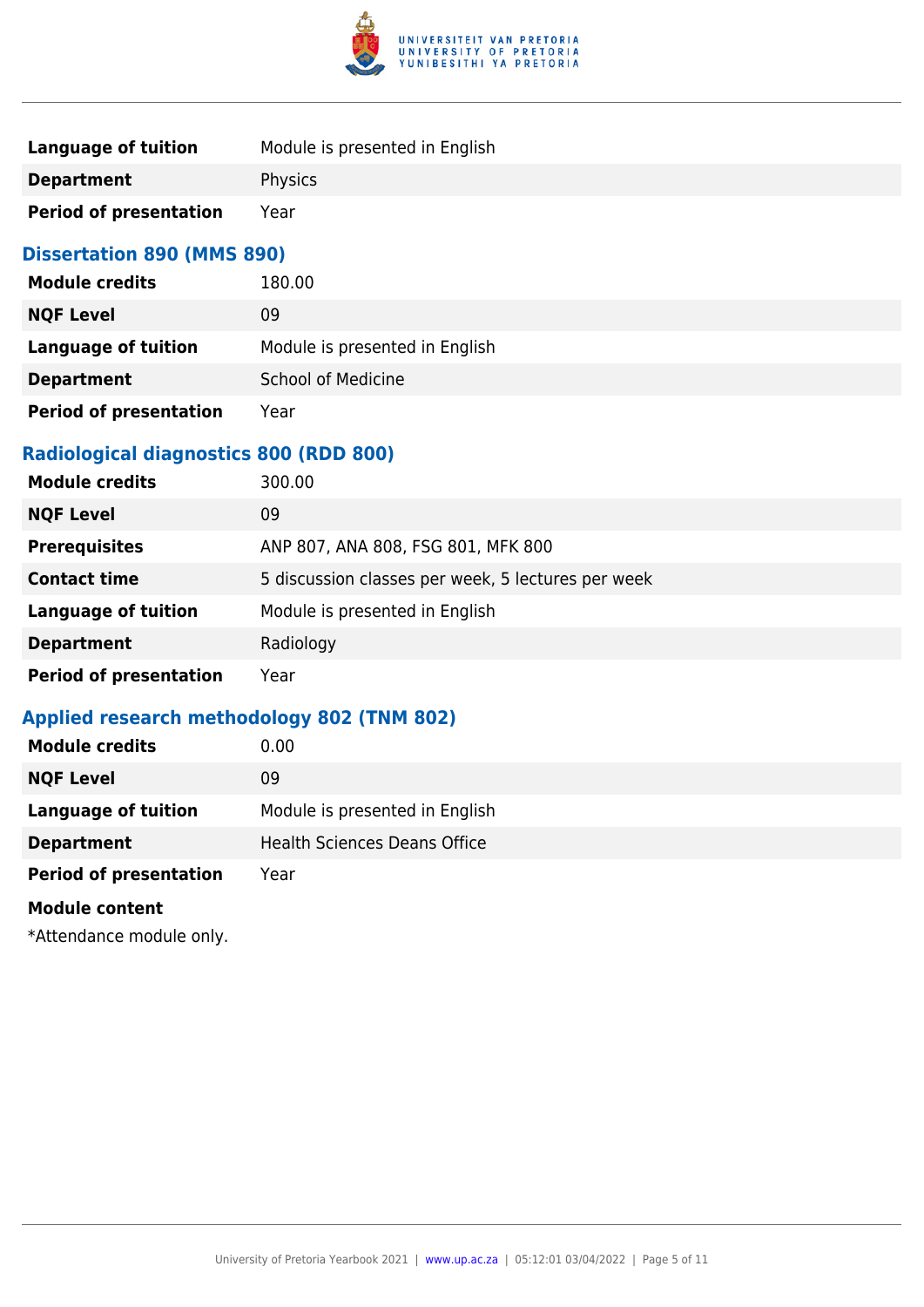

**Minimum credits: 624**

# **Core modules**

#### **Anatomy 808 (ANA 808)**

| <b>Module credits</b>         | 36.00                                           |
|-------------------------------|-------------------------------------------------|
| <b>NQF Level</b>              | 09                                              |
| <b>Prerequisites</b>          | No prerequisites.                               |
| <b>Contact time</b>           | 1 discussion class per week, 1 lecture per week |
| <b>Language of tuition</b>    | Module is presented in English                  |
| <b>Department</b>             | Anatomy                                         |
| <b>Period of presentation</b> | Year                                            |

### **Anatomical pathology 807 (ANP 807)**

| <b>Module credits</b>         | 36.00                                                         |
|-------------------------------|---------------------------------------------------------------|
| <b>NQF Level</b>              | 09                                                            |
| <b>Prerequisites</b>          | No prerequisites.                                             |
| <b>Contact time</b>           | 1 discussion class per week, 1 other contact session per week |
| <b>Language of tuition</b>    | Module is presented in English                                |
| <b>Department</b>             | Anatomical Pathology                                          |
| <b>Period of presentation</b> | Year                                                          |

#### **Physiology 801 (FSG 801)**

| <b>Module credits</b>         | 36.00                          |
|-------------------------------|--------------------------------|
| <b>NQF Level</b>              | 09                             |
| <b>Prerequisites</b>          | No prerequisites.              |
| <b>Language of tuition</b>    | Module is presented in English |
| <b>Department</b>             | Physiology                     |
| <b>Period of presentation</b> | Year                           |

#### **Medical physics 800 (MFK 800)**

| <b>Module credits</b> | 36.00               |
|-----------------------|---------------------|
| <b>NQF Level</b>      | 09                  |
| <b>Prerequisites</b>  | No prerequisites.   |
| <b>Contact time</b>   | 2 lectures per week |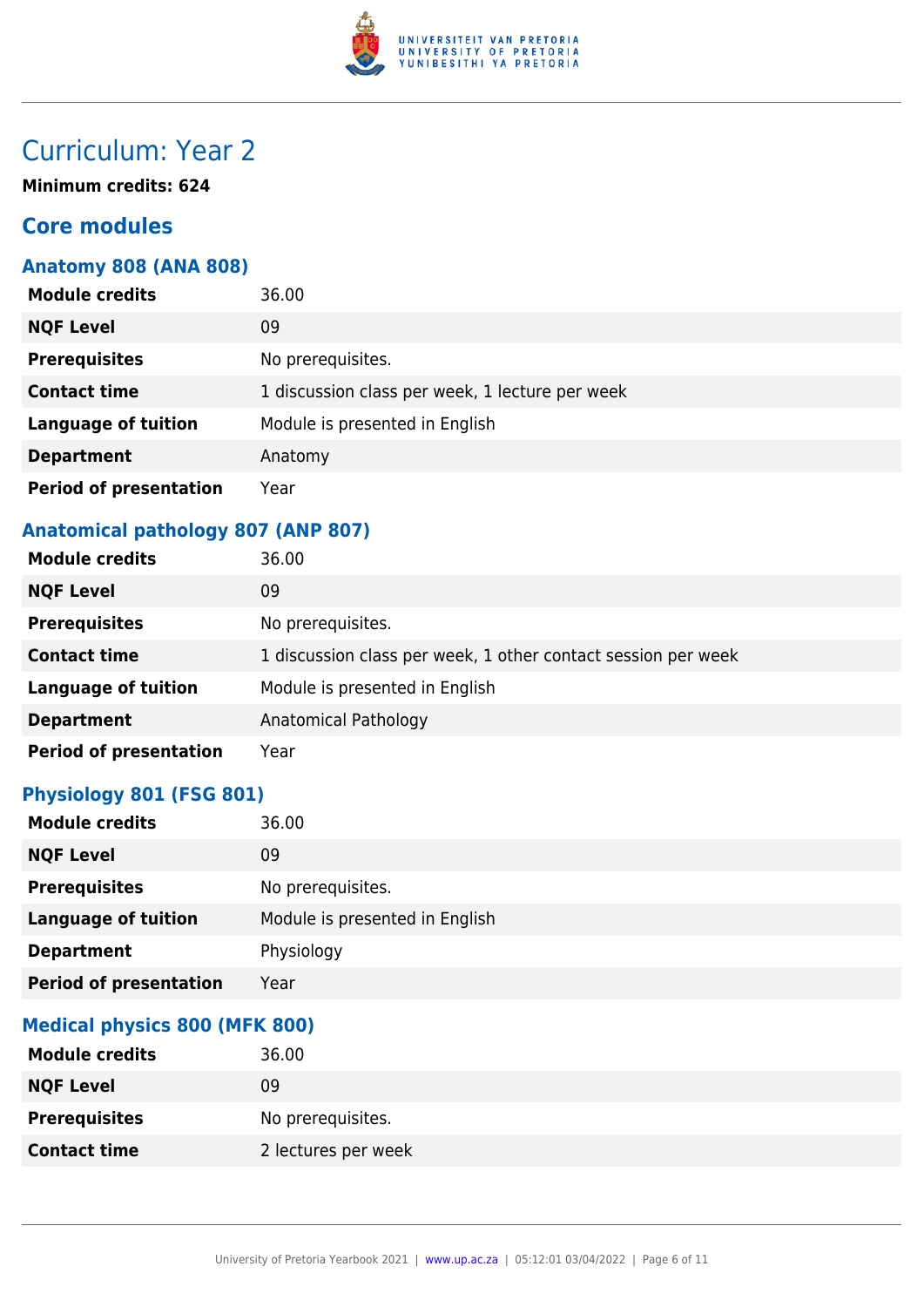

| Language of tuition           | Module is presented in English |
|-------------------------------|--------------------------------|
| <b>Department</b>             | <b>Physics</b>                 |
| <b>Period of presentation</b> | Year                           |

#### **Dissertation 890 (MMS 890)**

| <b>Module credits</b>         | 180.00                         |
|-------------------------------|--------------------------------|
| <b>NQF Level</b>              | 09                             |
| <b>Language of tuition</b>    | Module is presented in English |
| <b>Department</b>             | <b>School of Medicine</b>      |
| <b>Period of presentation</b> | Year                           |

#### **Radiological diagnostics 800 (RDD 800)**

| <b>Module credits</b>         | 300.00                                             |
|-------------------------------|----------------------------------------------------|
| <b>NQF Level</b>              | 09                                                 |
| <b>Prerequisites</b>          | ANP 807, ANA 808, FSG 801, MFK 800                 |
| <b>Contact time</b>           | 5 discussion classes per week, 5 lectures per week |
| <b>Language of tuition</b>    | Module is presented in English                     |
| <b>Department</b>             | Radiology                                          |
| <b>Period of presentation</b> | Year                                               |

### **Applied research methodology 802 (TNM 802)**

| <b>Module credits</b>         | 0.00                                |
|-------------------------------|-------------------------------------|
| <b>NQF Level</b>              | 09                                  |
| <b>Language of tuition</b>    | Module is presented in English      |
| <b>Department</b>             | <b>Health Sciences Deans Office</b> |
| <b>Period of presentation</b> | Year                                |
| <b>Module content</b>         |                                     |
|                               |                                     |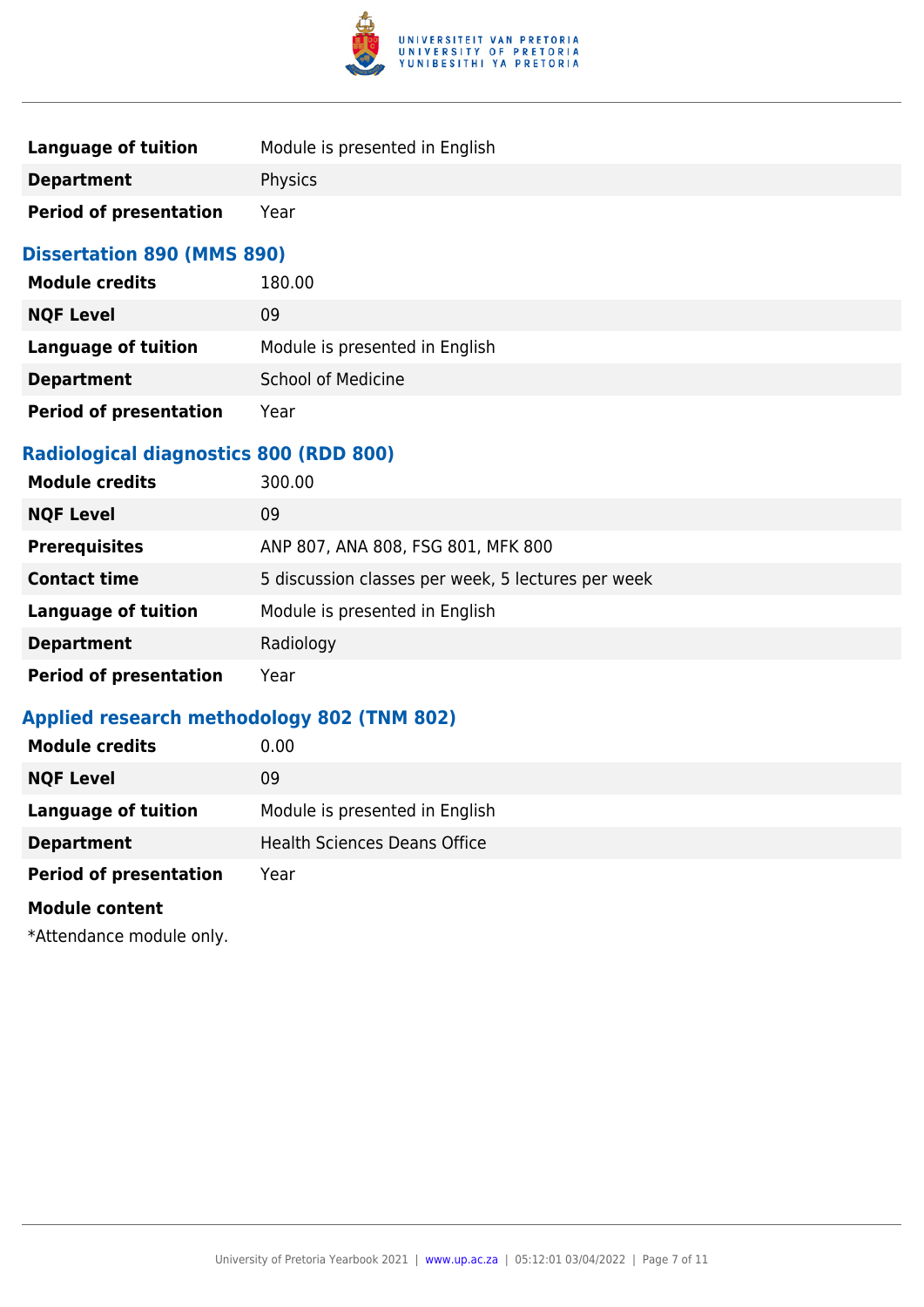

**Minimum credits: 624**

# **Core modules**

#### **Anatomy 808 (ANA 808)**

| <b>Module credits</b>         | 36.00                                           |
|-------------------------------|-------------------------------------------------|
| <b>NQF Level</b>              | 09                                              |
| <b>Prerequisites</b>          | No prerequisites.                               |
| <b>Contact time</b>           | 1 discussion class per week, 1 lecture per week |
| <b>Language of tuition</b>    | Module is presented in English                  |
| <b>Department</b>             | Anatomy                                         |
| <b>Period of presentation</b> | Year                                            |

### **Anatomical pathology 807 (ANP 807)**

| <b>Module credits</b>         | 36.00                                                         |
|-------------------------------|---------------------------------------------------------------|
| <b>NQF Level</b>              | 09                                                            |
| <b>Prerequisites</b>          | No prerequisites.                                             |
| <b>Contact time</b>           | 1 discussion class per week, 1 other contact session per week |
| <b>Language of tuition</b>    | Module is presented in English                                |
| <b>Department</b>             | Anatomical Pathology                                          |
| <b>Period of presentation</b> | Year                                                          |

#### **Physiology 801 (FSG 801)**

| <b>Module credits</b>         | 36.00                          |
|-------------------------------|--------------------------------|
| <b>NQF Level</b>              | 09                             |
| <b>Prerequisites</b>          | No prerequisites.              |
| <b>Language of tuition</b>    | Module is presented in English |
| <b>Department</b>             | Physiology                     |
| <b>Period of presentation</b> | Year                           |

#### **Medical physics 800 (MFK 800)**

| <b>Module credits</b> | 36.00               |
|-----------------------|---------------------|
| <b>NQF Level</b>      | 09                  |
| <b>Prerequisites</b>  | No prerequisites.   |
| <b>Contact time</b>   | 2 lectures per week |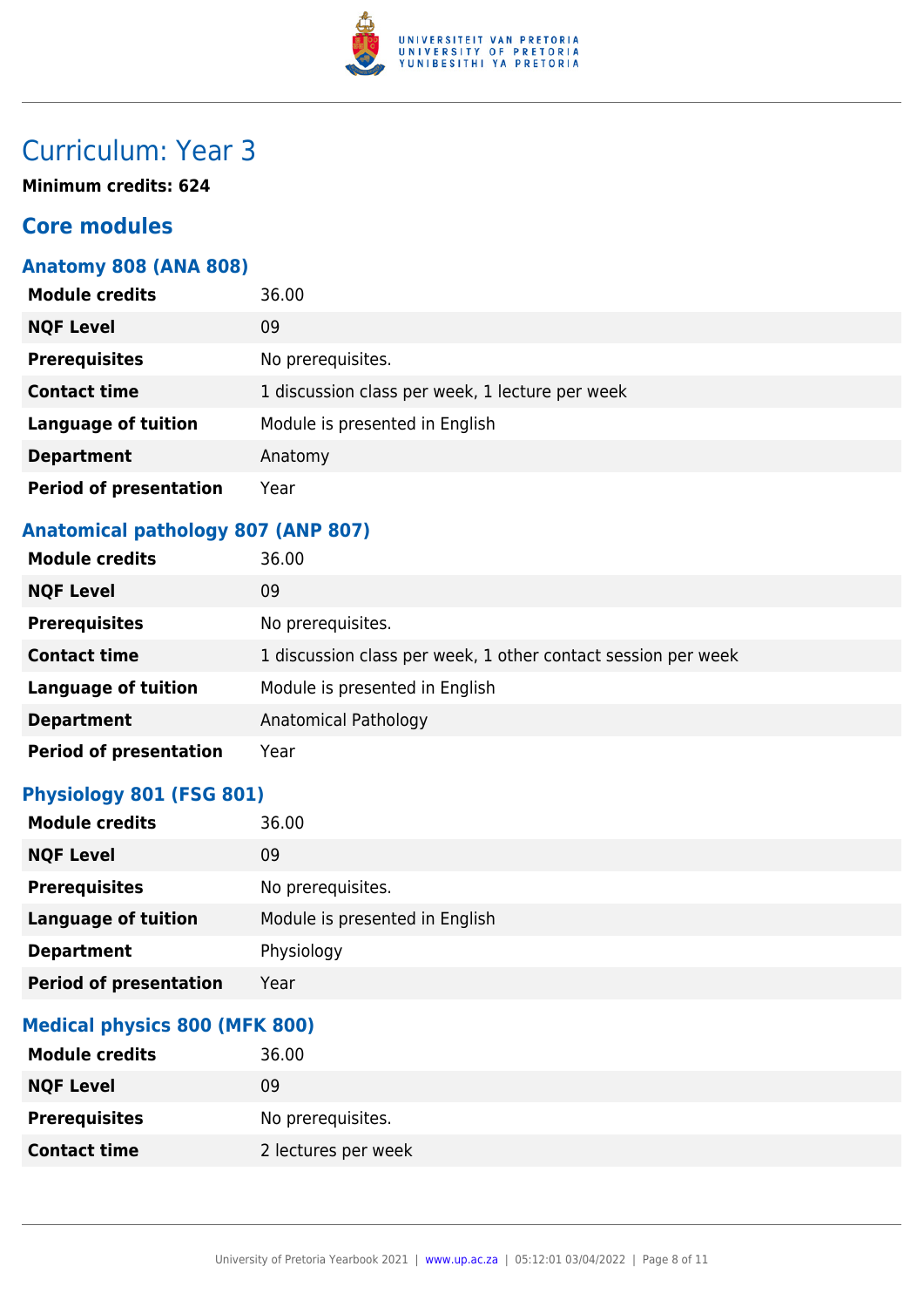

| Language of tuition           | Module is presented in English |
|-------------------------------|--------------------------------|
| <b>Department</b>             | <b>Physics</b>                 |
| <b>Period of presentation</b> | Year                           |

#### **Dissertation 890 (MMS 890)**

| <b>Module credits</b>         | 180.00                         |
|-------------------------------|--------------------------------|
| <b>NQF Level</b>              | 09                             |
| <b>Language of tuition</b>    | Module is presented in English |
| <b>Department</b>             | <b>School of Medicine</b>      |
| <b>Period of presentation</b> | Year                           |

### **Radiological diagnostics 800 (RDD 800)**

| <b>Module credits</b>         | 300.00                                             |
|-------------------------------|----------------------------------------------------|
| <b>NQF Level</b>              | 09                                                 |
| <b>Prerequisites</b>          | ANP 807, ANA 808, FSG 801, MFK 800                 |
| <b>Contact time</b>           | 5 discussion classes per week, 5 lectures per week |
| <b>Language of tuition</b>    | Module is presented in English                     |
| <b>Department</b>             | Radiology                                          |
| <b>Period of presentation</b> | Year                                               |

### **Applied research methodology 802 (TNM 802)**

| <b>Module credits</b>         | 0.00                                |
|-------------------------------|-------------------------------------|
| <b>NQF Level</b>              | 09                                  |
| <b>Language of tuition</b>    | Module is presented in English      |
| <b>Department</b>             | <b>Health Sciences Deans Office</b> |
| <b>Period of presentation</b> | Year                                |
| <b>Module content</b>         |                                     |
|                               |                                     |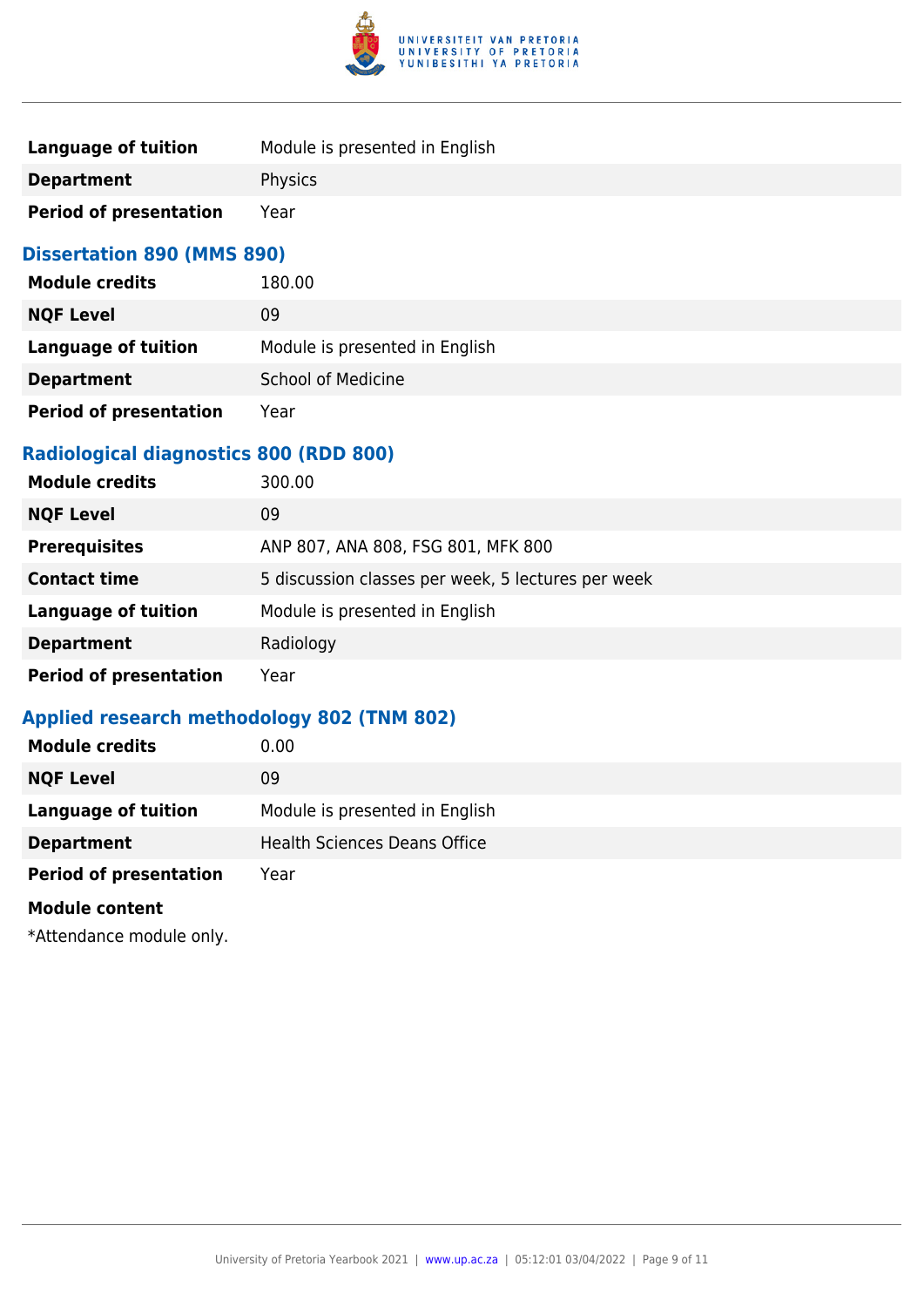

**Minimum credits: 480**

### **Core modules**

#### **Dissertation 890 (MMS 890)**

| <b>Module credits</b>         | 180.00                         |
|-------------------------------|--------------------------------|
| <b>NQF Level</b>              | 09                             |
| Language of tuition           | Module is presented in English |
| <b>Department</b>             | <b>School of Medicine</b>      |
| <b>Period of presentation</b> | Year                           |

### **Radiological diagnostics 800 (RDD 800)**

| <b>Module credits</b>         | 300.00                                             |
|-------------------------------|----------------------------------------------------|
| <b>NQF Level</b>              | 09                                                 |
| <b>Prerequisites</b>          | ANP 807, ANA 808, FSG 801, MFK 800                 |
| <b>Contact time</b>           | 5 discussion classes per week, 5 lectures per week |
| <b>Language of tuition</b>    | Module is presented in English                     |
| <b>Department</b>             | Radiology                                          |
| <b>Period of presentation</b> | Year                                               |

### **Applied research methodology 802 (TNM 802)**

| <b>Module credits</b>         | 0.00                                |
|-------------------------------|-------------------------------------|
| <b>NQF Level</b>              | 09                                  |
| <b>Language of tuition</b>    | Module is presented in English      |
| <b>Department</b>             | <b>Health Sciences Deans Office</b> |
| <b>Period of presentation</b> | Year                                |
| <b>Module content</b>         |                                     |